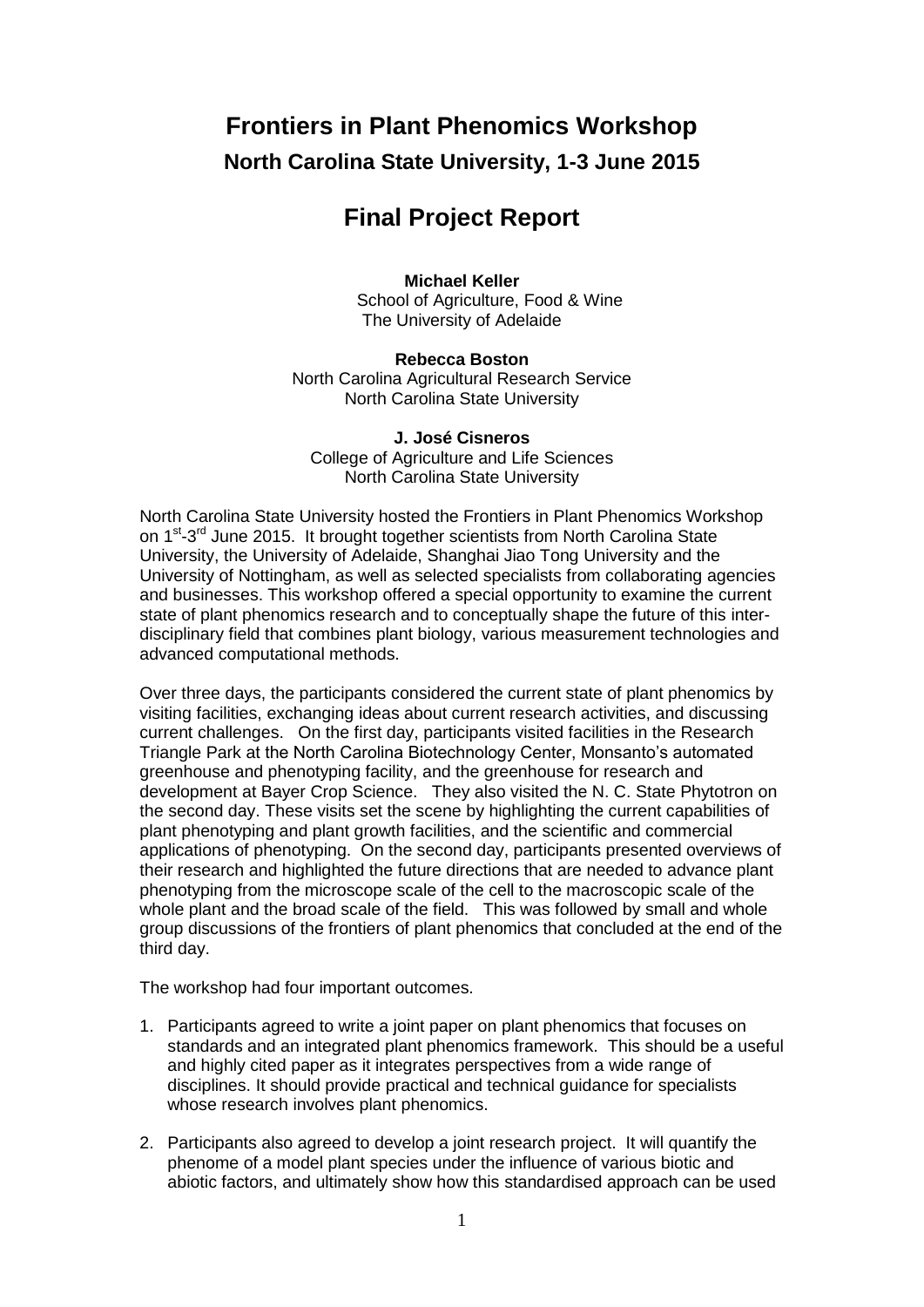to determine key factors that influence plant yield. State-of-the art standards in plant phenotyping measurements will be used in combination with advanced image analysis tools and artificial intelligence to study the phenome of a model crop species.

- 3. Eleven collaborations in plant biology, instrumentation and analytics were proposed among participants.
- 4. Personal relationships were established that will further strengthen partnerships among the four universities.

Details of the workshop can be found in the supporting appendices, which include:

- A. Short article for the AC21 Newsletter
- B. Expenditure of the AC21 grant funds.
- C. The conference program book, which includes a list of participants



#### **Workshop participants**

- 1<sup>st</sup> row: Mike Keller, Stephan Haefele, Marcele Rojas-Pierce, Dabing Zhang, Rachel Burton, Carole Saravitz
- 2<sup>nd</sup> row: Becky Boston, Gina Brown-Guedira, Zoe Wilson, Trevor Garnett, Colleen Doherty, Jeff White
- 3<sup>rd</sup> row: Tony Pridmore, Zheng Yuan, Greg Buol, Tommy Carter, Anton van den Hengel, Darren Wells
- 4<sup>th</sup> row: Vasu Kurapathy, Jose Cisneros, Bettina Berger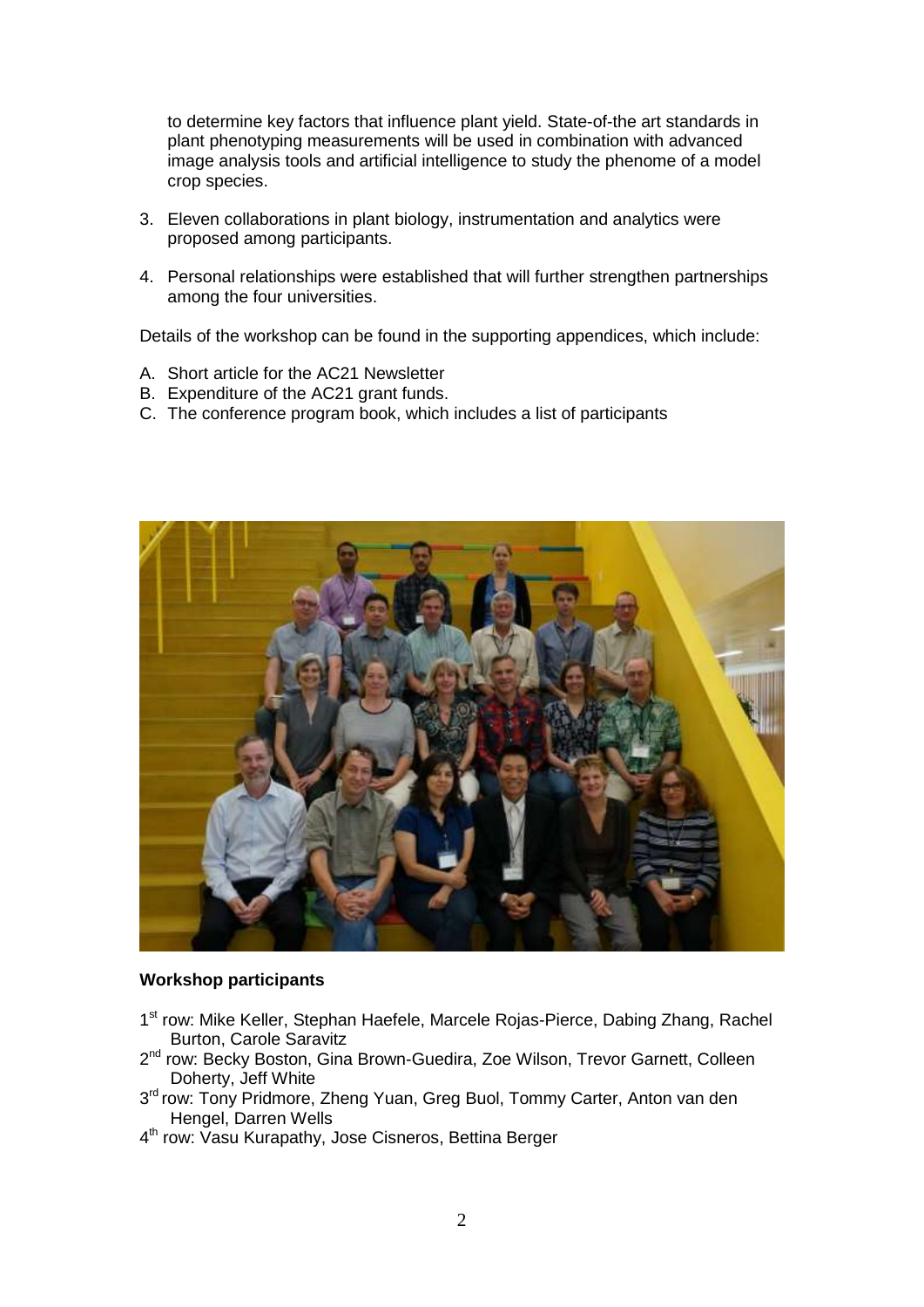#### **Short article for the AC21 Newsletter**

Title: AC21 Special Project Fund: Frontiers in Plant Phenomics Workshop

North Carolina State University hosted the Frontiers in Plant Phenomics Workshop on 1st-3rd June 2015. It brought together scientists from North Carolina State University, the University of Adelaide, Shanghai Jiao Tong University and the University of Nottingham, as well as selected specialists from collaborating agencies and businesses. This workshop was made possible by a grant from the AC21 Special Project Fund. It offered a special opportunity to examine the current state of plant phenomics research and to conceptually shape the future of this inter-disciplinary field that combines plant biology, various measurement technologies and advanced computational methods.

Over three days, the participants considered the current state of plant phenomics by visiting facilities, exchanging ideas about current research activities, and discussing current challenges. On the first day, participants visited facilities in the Research Triangle Park at the North Carolina Biotechnology Center, Monsanto's automated greenhouse and phenotyping facility, and the greenhouse for research and development at Bayer Crop Science. They also visited the N. C. State Phytotron on the second day. These visits set the scene by highlighting the current capabilities of plant phenotyping and plant growth facilities, and the scientific and commercial applications of phenotyping. On the second day, participants presented overviews of their research and highlighted the future directions that are needed to advance plant phenotyping from the microscope scale of the cell to the macroscopic scale of the whole plant and the broad scale of the field. This was followed by small and whole group discussions of the frontiers of plant phenomics that concluded at the end of the third day.

The workshop had several important outcomes. Participants agreed to write a joint paper on plant phenomics that focuses on standards and an integrated plant phenomics framework. Participants also agreed to develop a joint research project. It will quantify the phenome of a model plant species under the influence of various biotic and abiotic factors, and ultimately show how this standardised approach can be used to determine key factors that influence plant yield. Finally, research collaborations among the participants were initiated in plant biology, instrumentation and analytics.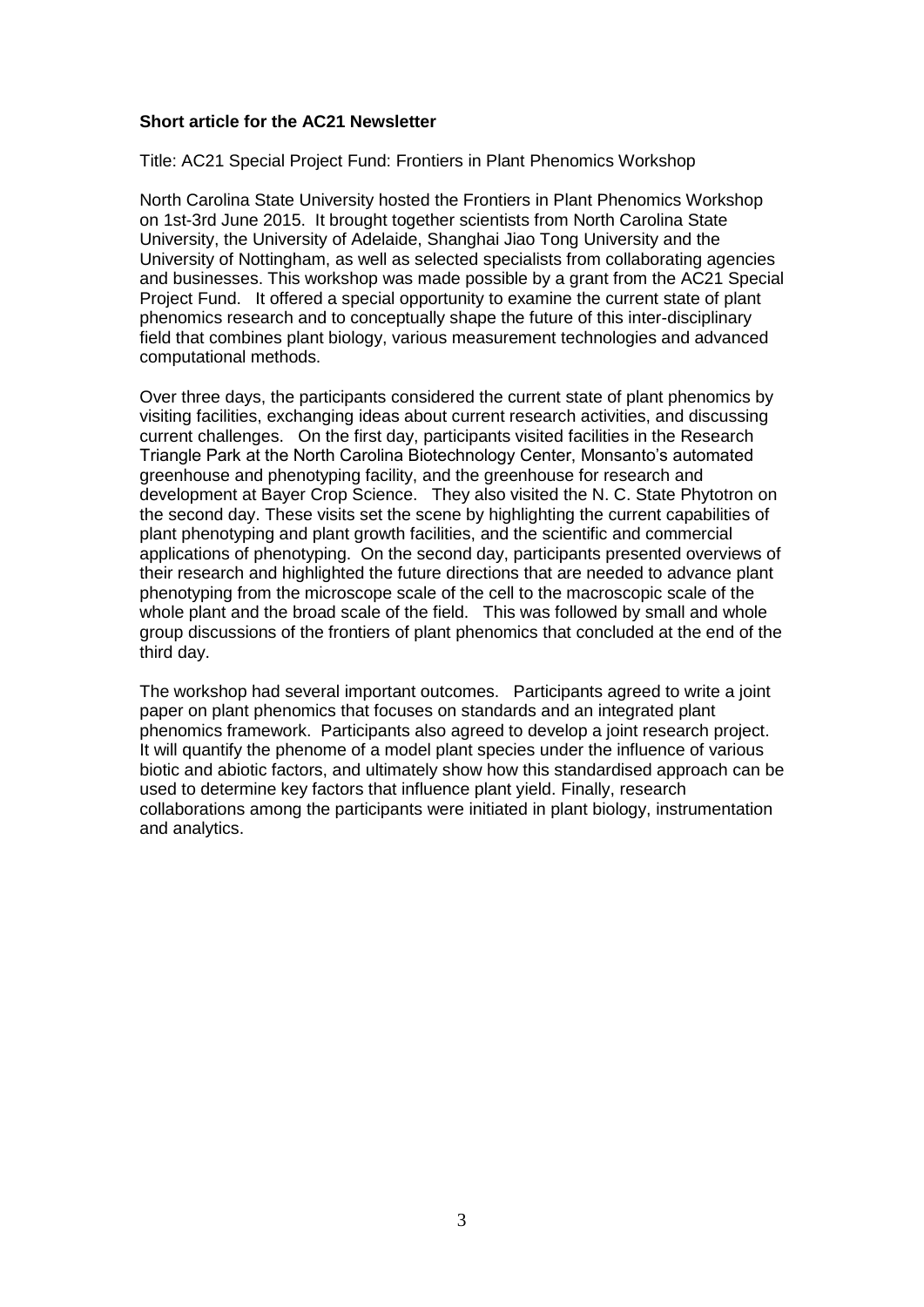## **Interim financial report**

The following page is an interim financial report dated  $4<sup>th</sup>$  December 2105. As final reconciliation of this grant will be done when accounts are finalised at the end of the month, it is impossible to provide a complete financial report at this time. A final financial report will be sent to AC 21 in January 2016.